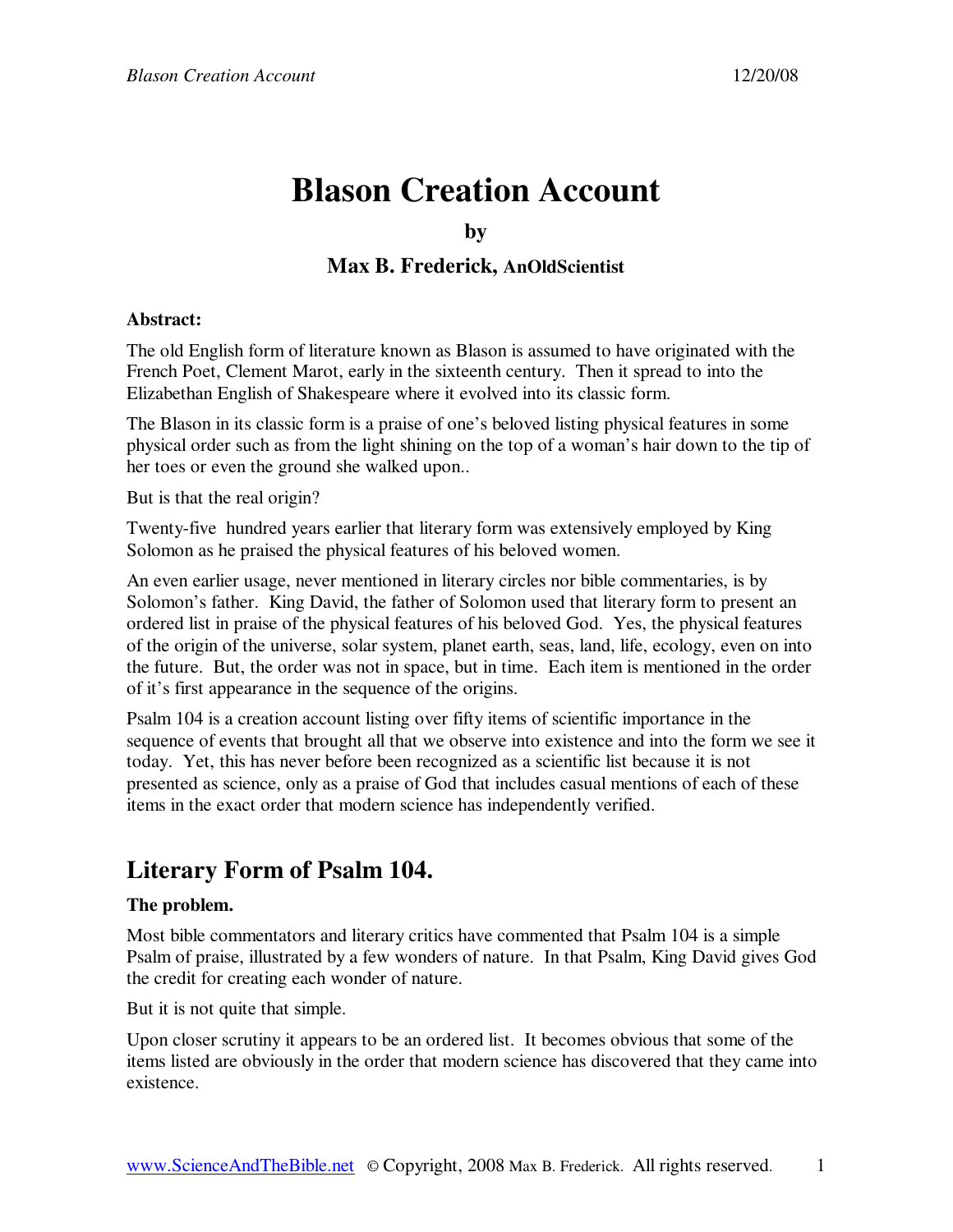A few items are obviously mentioned in the order in which they came into existence:

- In verse 2 he mentions light. Light is one of the first things that came into existence with the big bang.
- Then, later in verse 2 he mentions the expansion of the universe. That began with the big bang and continues to happen after the big bang.
- In verse 4 he mentions the laying of the foundations of the earth. The "foundations of the earth" is that layer under the continents that holds them up. ("Earth" in bible generally means continents, not planet earth.)
- In verse 6 that foundation becomes covered with ocean. There are no continents.
- In verse 8 the mountains go up and the valleys go down
- In verse 9 the continents remain above sea level.
- In verses 10 through 28 ecology is established.
- In verse 29 ecology dies. Modern science calls this a mass extinction.
- In verse 30 life is renewed. Modern science calls this punctuated equilibrium.

These items are blatantly obvious. If we look closer, we can find many more items mentioned in the order that modern science has verified. But first, is this order real?

This raises some questions. If this order recorded in the bible is the same chronology that modern science has discovered, does that mean modern science is right? How could this section of scripture be written thousands of years ago, then modern science independently discover the same order unless they are both right? Does modern science verify this order recorded in the bible? Does that mean both are right, that this really is the order of creation? But what about the six days of creation in the seven-day creation account in the first chapter of Genesis? This account makes no mention of a six day schedule. And why are these items not in the same order as the traditional interpretation of that seven-day account.

In the traditional interpretation of the seven-day creation account the order is different:

On day one, the earth was created before there was light. Light was created after the earth.

Photosynthesis and ecology (green grass) were created on day three before the sun was created on day four.

There is no way this order can be the same as modern science has proposed. So we have been taught that modern science is wrong.

But then, if modern science is wrong, why is it the same as the order recorded in greater detail in Psalm 104?

Or is there a problem with the traditional interpretation of the seven-day creation account?

These are serious questions with great consequences. If science is right and it verifies the order taught elsewhere in the bible, then it is no wonder our Christian students lose their faith when they go to college and are challenged with the truth. They have been taught science that is false. And they have been taught that the bible they are supposed to believe teaches this false science.

### **The literary form.**

Is Psalm 104 really a complex literary form that actually provides an ordered list of the wonders of nature? Is that list really ordered into the order of first appearance? Or is that order just an accident. One might argue, just as they do to discredit science, that God put it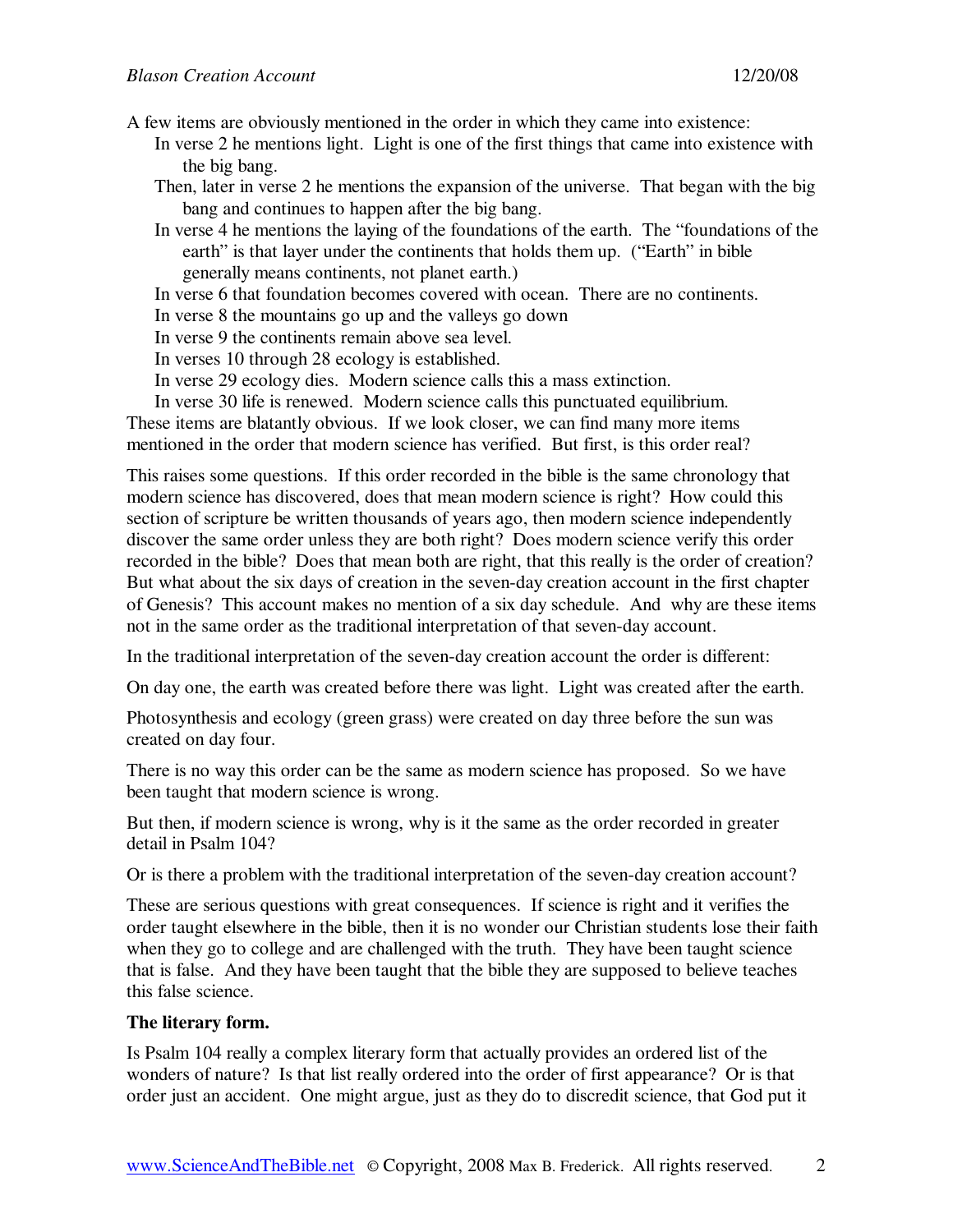there to confuse unbelievers, just like he put the fossils in the rocks of the earth to give the appearance of age just to confuse the scientists.

The first question that can be tested is: Was this originally intended to be an ordered list?

It has been observed that Psalm 104 appears to be an ordered list.

The Blason is a genre of poems that praise a beloved by listing parts of the anatomy, generally starting at the head and comparing each part in order of appearance moving down to the feet or even the ground walked upon. Typically each part was described in a metaphor and sometimes illustrated with examples of wonders of nature. Typically it began with a metaphor relating to the light of the sun.

Psalms 104 meets all the requirements of the Blason literary form in that it starts with the light of the sun and describes attributes of the beloved in order of appearance. The difference here is the order of appearance is not in stature, rather in chronology.

But there is a problem.

Some would argue that the literary form of ordered lists without the mention that it is an ordered list did not originate until about the sixteenth century AD when the literary form known as the "Blason" first became popular in Elizabethan English.

A little history:

-

The Blason is commonly assumed to have originated<sup>1</sup> with the French Poet, Clement Marot<sup>2</sup> whose works were first published in 1532. Marot's works were erotic metaphoric descriptions of parts of the feminine anatomy. It is assumed that from that origin, the blason form of poetry quickly spread among French poets, then into the Elizabethan English of Shakespeare where it evolved into an ordered list as described above. A celebrated example of the blason that exploits the irony of reversal is Shakespeare's Sonnet CXXX:

My Mistress' Eyes are Nothing like the Sun

*My mistress' eyes are nothing like the sun; Coral is far more red than her lips' red; If snow be white, why then her breasts are dun; If hairs be wires, black wires grow on her head. I have seen roses damasked, red and white, But no such roses see I in her cheeks, And in some perfumes is there more delight Than in the breath that from my mistress reeks. I love to hear her speak, yet well I know, That music hath a far more pleasing sound. I grant I never saw a goddess go; My mistress when she walks treads on the ground.* 

<sup>&</sup>lt;sup>1</sup> Blason, http://en.wikipedia.org/w/index.php?title=Blason&oldid=228050321 (last visited Nov. 23, 2008).

<sup>2</sup> **Clément Marot** (23 November 1496 – 12 September 1544), was a French poet of the Renaissance period. Clément Marot, http://en.wikipedia.org/w/index.php?title=Cl%C3%A9ment\_Marot&oldid=252554412 (last visited Dec. 8, 2008).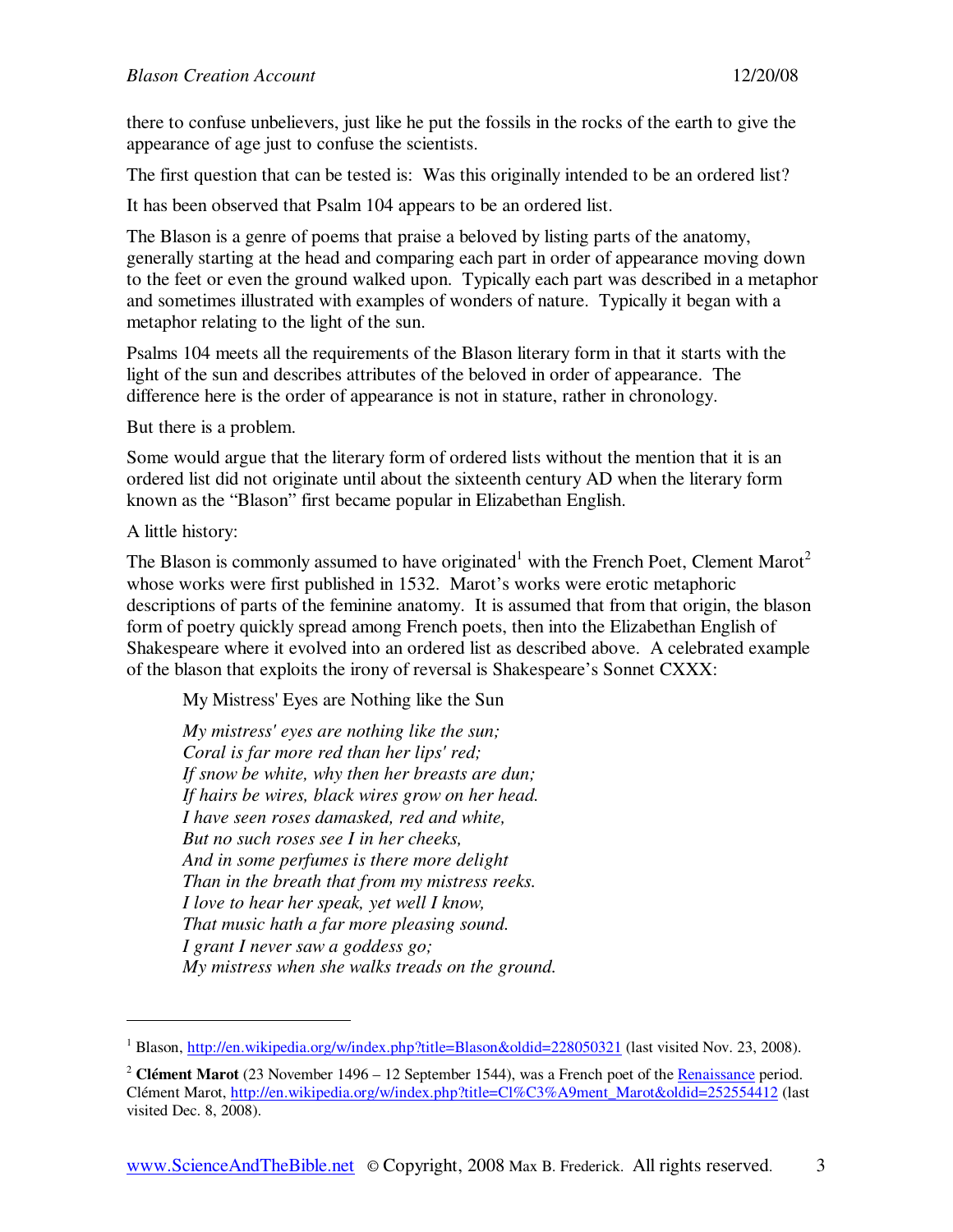*And yet, by heaven, I think my love as rare As any she belied with false compare.*

If that history of the origin of the blason literary form is correct, any connection of Psalm 104 with the blason literary form is separated by twenty-five hundred years. Since that literarily form is assumed to not be in existence until twenty-five hundred years after that psalm was written it would seem to be doubtful that an ordered list starting with the light of the sun could be assumed from the literary form.

However, upon research, that assumed history is not the origin of the English blason literary form. The origin has a direct connection with Psalm 104. A much earlier example of that literary form is found:

# **How Beautiful You Are, My Darling!**  (Translated from the original language.) How beautiful you are, my darling! Oh, how beautiful! Your eyes behind your veil are doves. Your hair is like a flock of goats descending from Mount Gilead. Your teeth are like a flock of sheep just shorn, coming up from the washing. Each has its twin;

not one of them is alone.

Your lips are like a scarlet ribbon; your mouth is lovely.

Your temples behind your veil are like the halves of a pomegranate.

Your neck is like the tower of David, built with elegance; on it hang a thousand shields, all of them shields of warriors.

Your two breasts are like two fawns, like twin fawns of a gazelle that browse among the lilies.

Until the day breaks and the shadows flee,

I will go to the mountain of myrrh and to the hill of incense.

All beautiful you are, my darling; there is no flaw in you.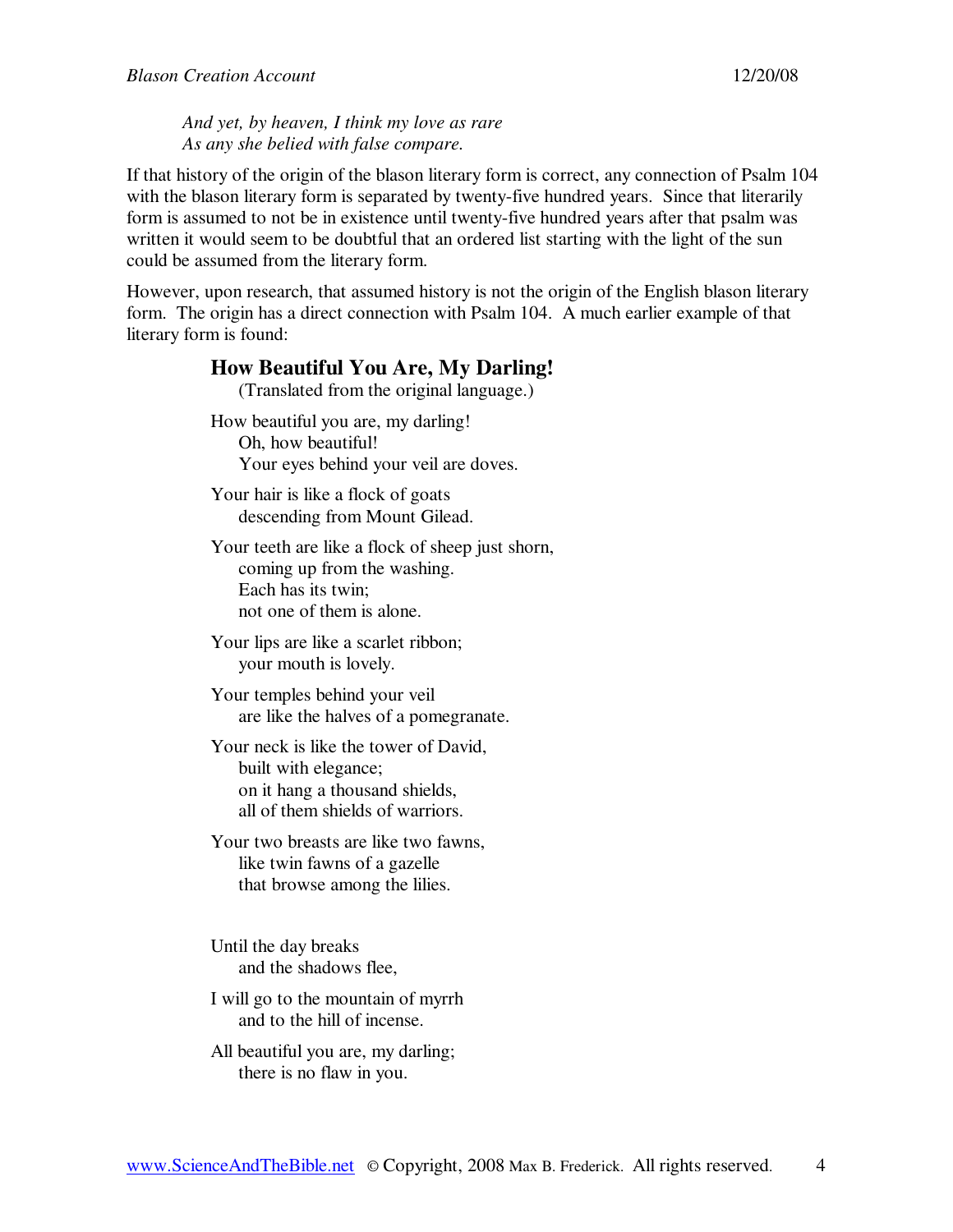And another example by the same author, this one employing reversal as Shakespeare:

### **How beautiful your sandaled feet**

(Translated from the original language.)

How beautiful your sandaled feet, O prince's daughter!

Your graceful legs are like jewels, the work of a craftsman's hands.

Your navel is a rounded goblet that never lacks blended wine.

Your waist is a mound of wheat encircled by lilies.

Your breasts are like two fawns, twins of a gazelle.

Your neck is like an ivory tower. Your eyes are the pools of Heshbon by the gate of Bath Rabbim.

Your nose is like the tower of Lebanon looking toward Damascus.

Your head crowns you like Mount Carmel. Your hair is like royal tapestry.

The king is held captive by its tresses.

This is no doubt the same literary form as the blason. But, where did this literary form really originate?

But who is the more ancient author?

None other than the son of the man who wrote Psalm 104.

Solomon, the son of King David, wrote these examples of the blason literary form are from twenty-five hundred years before that literary form supposedly originated. They tie the Psalm 104 directly to that literary form. There is therefore no doubt that this in fact an ordered list.

Since it is an ordered list, a deeper search into what else is in that list is in order.

A search of the original language of that ancient scripture reveals many more items that fit into that list. Many are obscured because the translators had no idea what was being mentioned since modern science had not yet discovered what it was talking about. Some have been discovered as recently as after the turn of the millennium. And they all are in the proper order as verified by modern science.

The total number of items that are mentioned, that are verified by modern science is on the order of fifty.

That sheds a different light on what the bible teaches concerning the origins.